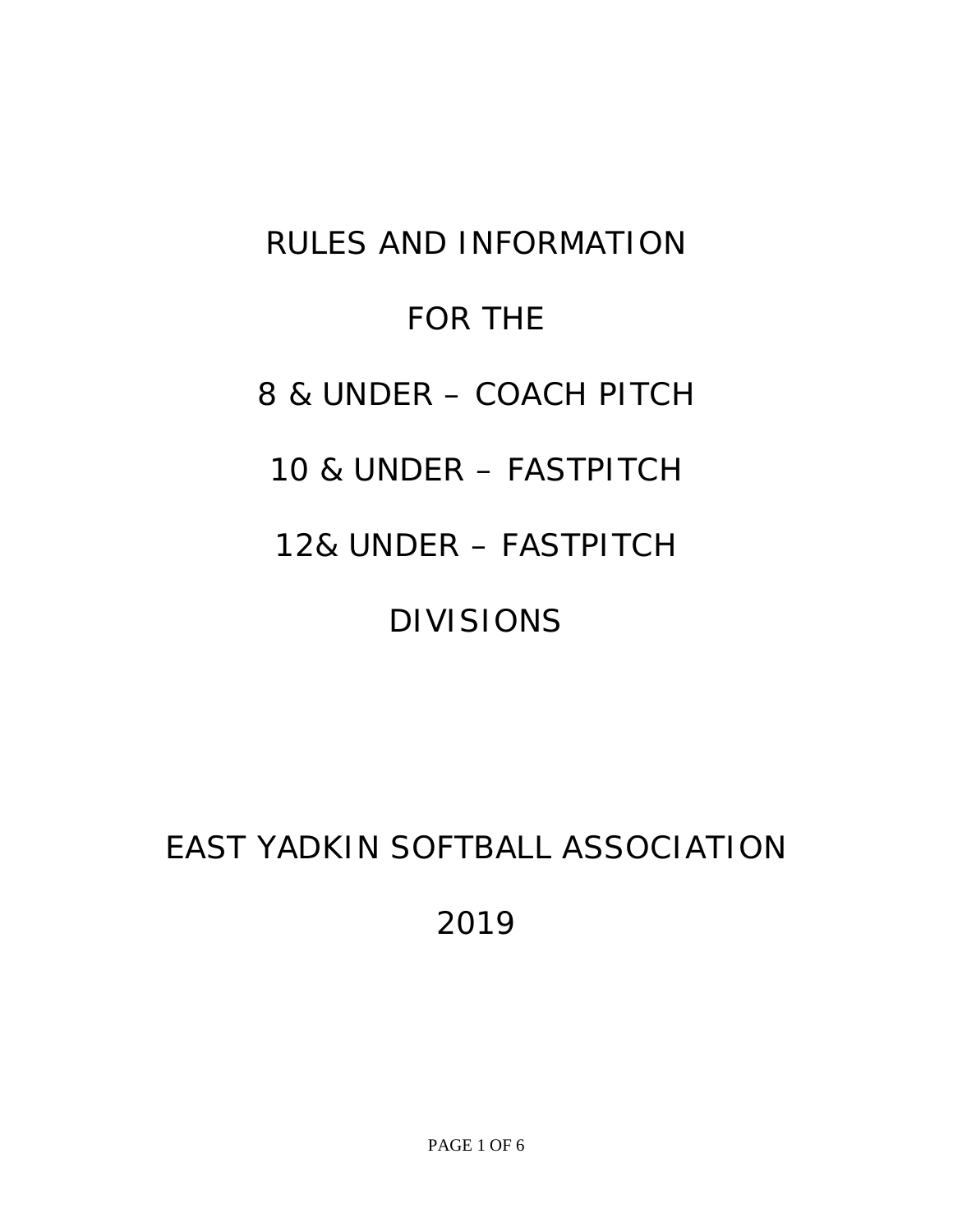# East Yadkin Softball Association ASA Rules/Amendments for East Yadkin League

# Age:

8 & under (8U): A player who is 8 years of age or younger on January 1 of the current year is eligible.

10 & under (10U): A player who is 10 years of age or younger on January 1 of the current year is eligible.

12 & under (12U): A player who is 12 years of age or younger on January 1 of the current year is eligible.

\*\*Players may double roster as long as a younger player does not start in front of an older player and a younger player shall not play more than an older player

\*\*\*School age children that attend Yadkin County Schools should play for the school in which they attend. A child that lives inside Yadkin County but does not attend Yadkin County School because they are home schooled or attend a school outside Yadkin County can play for the school in which school district they live in by home address. If a child attends Yadkin County School but lives in another county can play for the school in which they attend. Children who live outside of Yadkin County and do not attend Yadkin County School cannot play East Yadkin Softball.

# Rainouts:

Before game: The home team will notify visiting team two (2) hours before the game if it cannot be played due to weather.

The home team will notify Umpire-in-chief two (2) hours before the game if it cannot be played due to weather. Call Dale Byrd (cell 414-5773, home 499-3177, work 983-5100 Ext 231 ask for Dale).

During game: Umpire will decide if field conditions and weather are too hazardous for the game to continue. The home team is responsible for rescheduling games due to rainouts. Both coaches must agree on a new date and time.

Any game rescheduled due to something other than weather conditions should be played within two (2) weeks. Both coaches must be in agreement.

# Equipment:

Helmets for the 8U's, 10U's and 12U's must have a face shield. Bats must have an ASA stamp.

\*\*All 8U, 10U & 12U pitchers must wear face shield.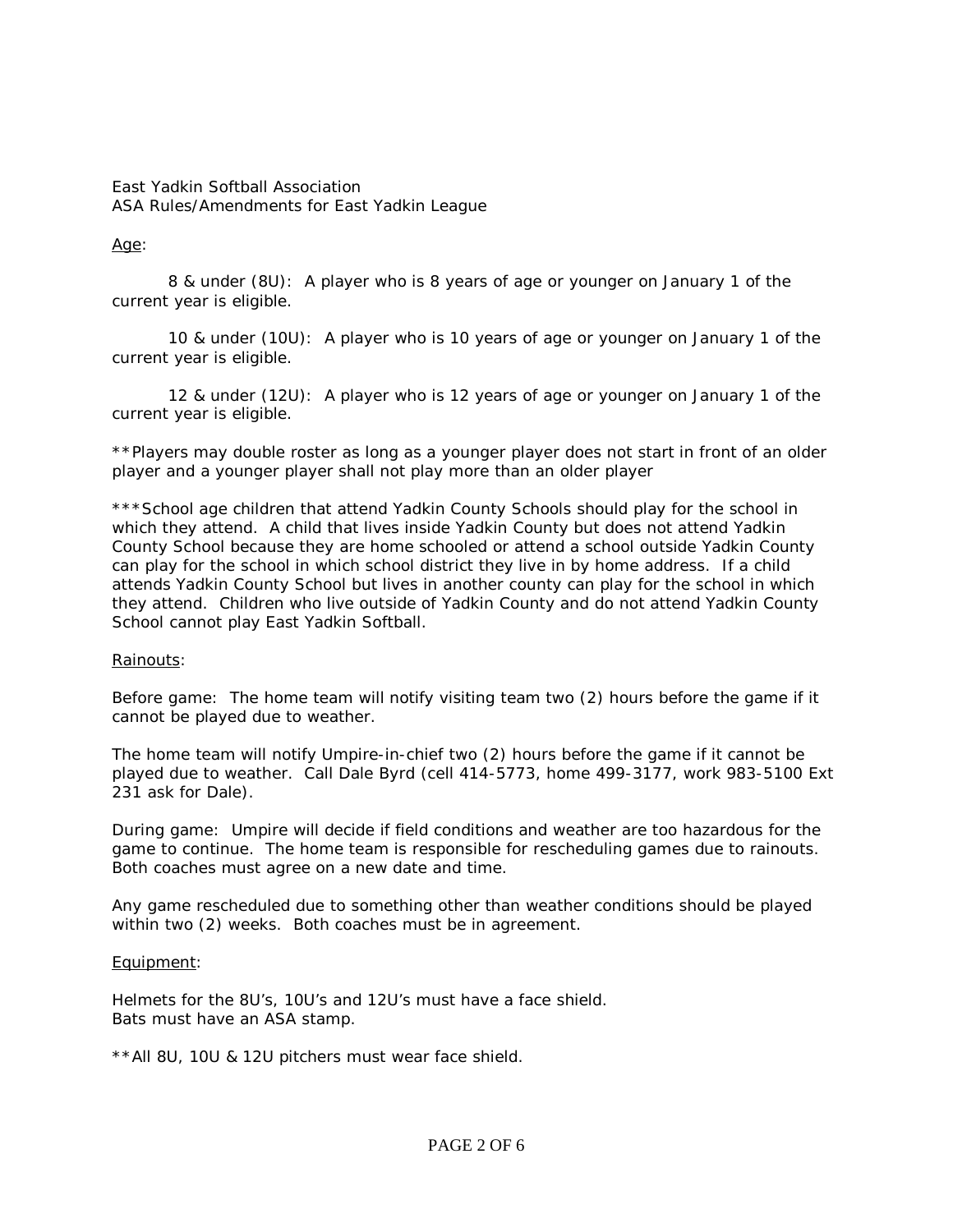# Catchers:

Catchers must wear a mask with throat protector, approved helmet with earflaps, shin guards that protect the kneecaps, and body protector.

Note: Any player warming up a pitcher must wear a mask with throat protector and approved helmet with earflaps.

#### Softball:

8U and 10U will use an 11" optic yellow ball & 12U will use a 12" optic yellow ball with a .47COR/375compression with the ASA stamp on the ball.

The home team must furnish a new ball.

#### Double First Base:

The double base shall be used at first base in all divisions of play. This base is 15 by 30 inches and made of canvas or other suitable materials. Half the base is white (over fair territory) and half is colored (over foul territory). It should not be more than 5 inches in thickness.

#### Game Time:

8U: Game times will be different each Saturday. Some teams may play on a Sunday afternoon at either 2:00 or 3:30.

10U: Monday and Thursday at 6:00pm and possibly Saturdays at different times. at 6:00pm.

12U: Tuesday and Friday at 6:00pm and possibly Saturdays at different times. at 6:00pm.

#### Length of Game:

8U: 7 inning ball game: finish the inning you are in at 1 hour 15 minutes.

10U & 12U: 7 inning ball game. Finish the inning you are in at 1 hour 30 minutes. GAME SCORING.

#### Game Scoring:

Applies to 8U, 10U & 12U.

Each team may only score a maximum of 5 runs for the first inning. The 2nd, 3rd, 4th, innings the leading team may always be able to score 5 runs even though the lead could be greater than 5 runs. The team that is behind when batting after the first inning, may always be able to even up the score, and score 5 additional runs, this applies to the 2nd, 3rd, 4th,  $5<sup>th</sup>$  innings only. The  $5<sup>th</sup>$ , 6<sup>th</sup> & 7th inning or any additional innings played are unlimited scoring innings. If time has expired and you have to use the International Tie Breaker Rule then it is unlimited scoring regardless of the inning.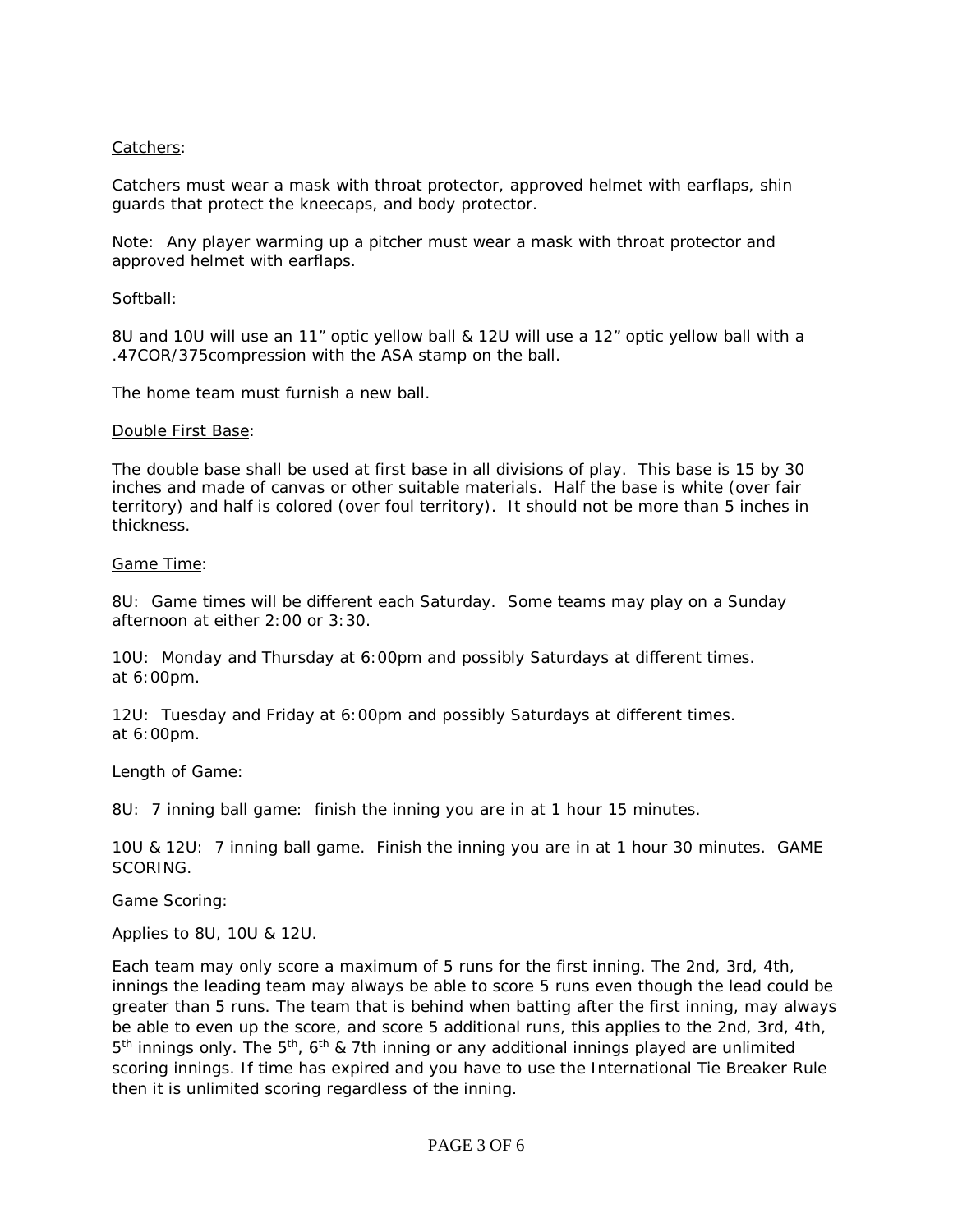The slaughter rule for 8U, 10U and 12U:

12 after 3 innings 10 after 4 innings 8 after 5 innings

In the event that the 1  $\frac{1}{2}$  hour time limit has elapsed and you are not into the  $7<sup>th</sup>$  inning and the game is tied:

The international tie rule is now in effect.

A. Starting with the top of the next inning, and each  $\frac{1}{2}$  inning thereafter, the offensive team shall begin its turn at bat with the player who is scheduled to bat last at that respective ½ inning being placed on second base (ex. If the number 5 batter is the leadoff batter. The number 4 batter in the batting order will be placed on 2<sup>nd</sup> base. A substitute may be inserted for the runner).

B. If a team is in the tie-breaker and the absent player is the one who should begin the half inning at second base, do not declare an out. Instead, place on second base the player whose name precedes the absent player's name in the lineup.

#### Waiver:

4 visits per game

It will be the coach's choice if he/she chooses to use an EP (Extra Player). No team may be called All-stars. Two Eps are allowed. 10U and 12U are allowed to have 11 batters in their starting lineup.

#### Tournament:

All teams will have a double elimination tournament at the end of the season. Tournament sites for 2019:

8U – Yadkin County Park 10U – Yadkin County Park 12U – Yadkin County Park

All teams must report to their playing field at least 30 minutes prior to their scheduled game time. This also applies to pre-season and post-season play. Due to unforeseen circumstances, game times can begin 30 minutes earlier than scheduled. Failure to report will result in a forfeit.

In the event that there is a tie at the end of the regular season, the following tie breakers will be used to determine seedings for the tournament. All places will be considered in seeding end of season tournament.

 $1<sup>st</sup>$  tie breaker – head to head results (if applicable)

2nd tie breaker – runs allowed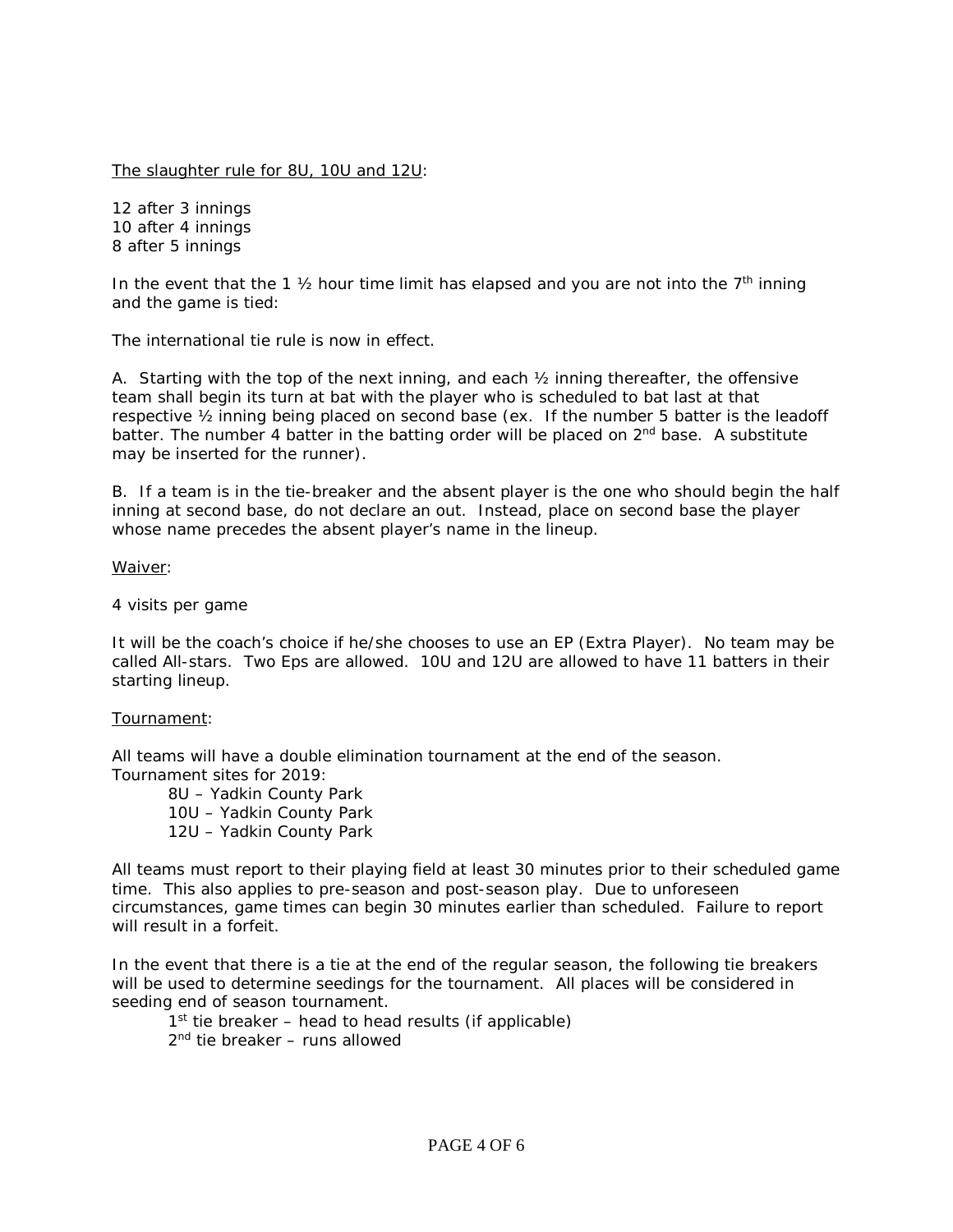Other Rules: 8U – dead ball if it crosses  $1^{st}$  or  $3^{rd}$  base; home plate – live ball 10U can steal only 1 base at a time. They cannot steal home. Do not run on dropped 3<sup>rd</sup> strike. 12U can steal as many as you can. A runner is allowed for the catcher if there are two (2) outs.

| <b>Pitching Distance:</b> | 8U: 35'<br>10U: 35'<br>12U: 40' |     |
|---------------------------|---------------------------------|-----|
| Base Distance:            | 8U: 60'<br>10U: 60'<br>12U:     | 60' |

#### Umpires:

Dale Byrd, Umpire-in-chief, will schedule all umpires. All umpires will be paid by the home team. If an umpire does not show up and there is a sanctioned umpire in the stands, they can be used (if agreed upon by both coaches and they do the field).

| A. Cost 8U        | Only 1 umpire - \$35.00                          |
|-------------------|--------------------------------------------------|
| B. Cost 10U & 12U | Plate umpire - \$43.00<br>Field umpire - \$37.00 |

If an umpire shows up for a game and the game has been changed and Dale Byrd was not notified, the umpire will be given FULL PAY by the home team. If a game was cancelled due to a forfeit, the forfeiting team is responsible for paying the umpire FULL PAY.

#### Exceptions to ASA Rules:

8U can start with 8 players but must bat everyone. 8U batters get five pitches with unlimited foul balls. The 8U pitcher/coach must have at least one foot inside the circle upon release of the ball.

10U & 12U can start with 8 players in order to begin a game.

If a player is injured during the game, the umpire will stop all play by calling time-out.

- Infield injury: base runners are awarded one (1) base
- Outfield injury: base runners are awarded two (2) bases

An eligible substitution can be made for an injured player.

Example: Player A is in the starting line-up. Player B is substituted for Player A. If Player C is injured, Player A can enter the line-up for Player C. However, all players must have been listed in the batting order.

If a runner is injured, the umpire will call dead ball and the runner will get a base. No other runner may advance.

At no time is a coach to tell his/her batter when and when not to swing at the ball. Coach will receive one (1) warning. The second time the batter will be called out.